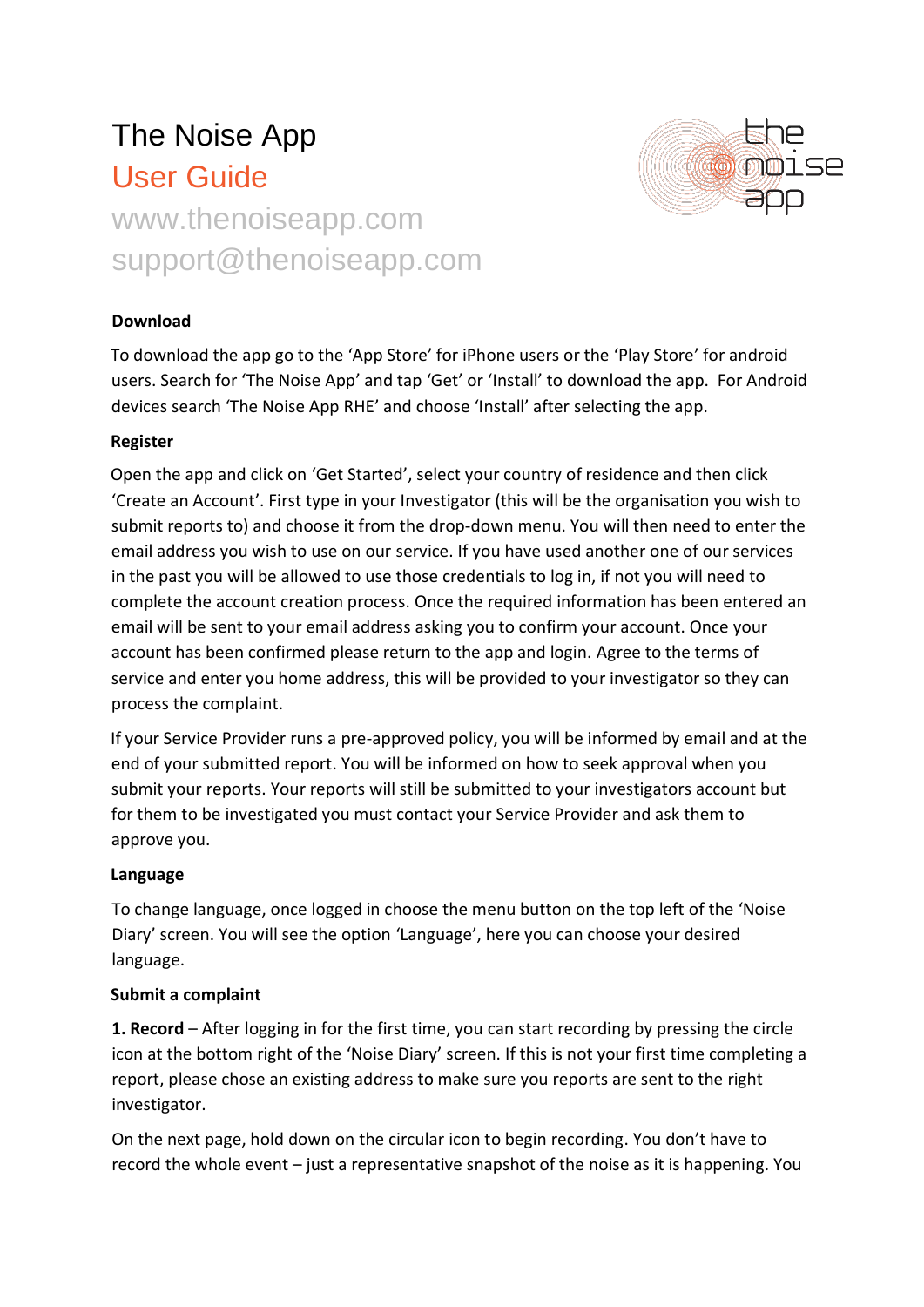can record up to 30 seconds and if you need to, you can make several recordings, each one 30 seconds to be added to the same case.

*When recording on an iPhone you will see a responsive histogram but on Android devices you will see a wave form that moves across the screen.*

When you remove your finger or thumb the app stops recording. You can then playback the recording and either Accept or Reject it. To accept the recording, just press the tick on the right, or to discard and re-record, please select the X on the left.

*Please be aware: When playing back through your mobile there are limitations replicating the same levels that your investigator will hear playing it back through our cloud platform.* 

**2. Duration** – First, how long has the nuisance affected you? Select the duration on the screen in hours and/or minutes.

**3. Source** – Next, what type of noise is it? Scroll and choose a source from the list provided.

**4. Location** – Next, where did you record the noise? Choose an area of your property from the list provided and move to the next screen.

**5. Intensity and commentary** – You are then asked to rate the noise in terms of how loud you consider it to be. Underneath you may add a comment as to how the noise is affecting you, for example, you might state "the noise woke me up and is preventing me from getting back to sleep". This information about how the noise affects you is very important so please try to add as much information as possible.

**6. Address** – Lastly, enter the address of where you believe the Noise Source to be coming from.

**7. Confirmation** – If you are happy with the information presented on the confirmation screen press the 'Send Report' button. If your Service Provider runs a pre-approved policy, you will be informed at this stage instead. (unless in offline mode in which case you will receive an email stating this when you reconnect to Wi-Fi or regain 3G/4G).

**8. Approval Needed** – You may need to seek approval from your organisation before they receive your recordings and reports. If this is required of you, please check your emails as we will have emailed to inform you.

**9. Noise Diary Screen** – Your first entry will populate your noise diary screen (the app's home screen). If you create more than one case (for different properties), your most recent report will be listed at the top.

On the left of your newly submitted report you will find a symbol. 1) two arrows directed in a spinning motion ( $\hat{\varphi}$ ), this means it is still uploading and you will need to leave the app open to complete. Alternatively, you can force sync, this will appear in grey text (for iPhone users) or as a red button (for Android users). A circle spinning in the top right-hand side of the app indicates your reports are syncing. 2) a tick within a circle  $\langle \bullet \rangle$ , means the report has been successfully uploaded to your Service Provider.